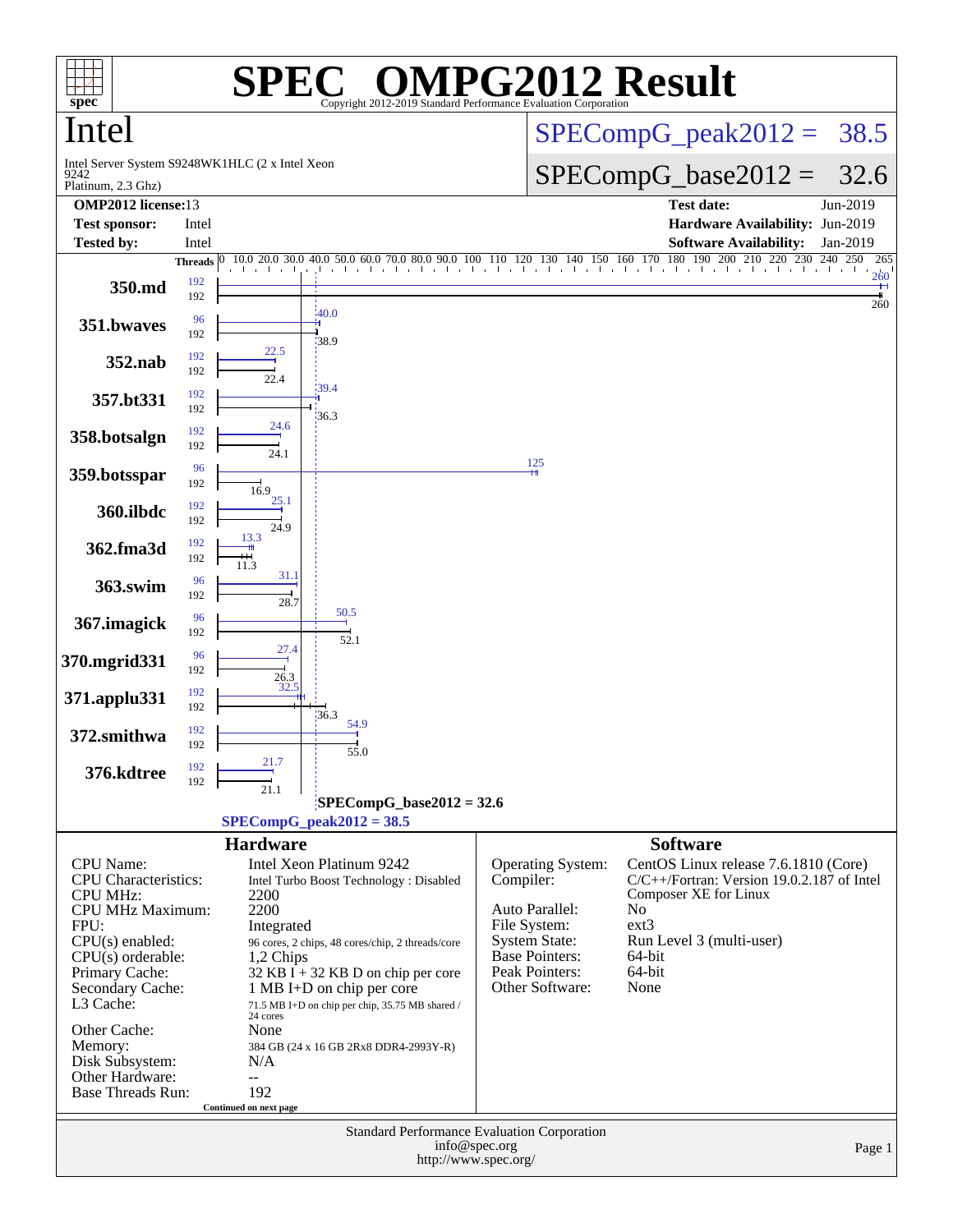

# Intel

9242 Intel Server System S9248WK1HLC (2 x Intel Xeon  $SPECompG<sub>p</sub>eak2012 = 38.5$ 

 $SPECompG_base2012 = 32.6$  $SPECompG_base2012 = 32.6$ 

Platinum, 2.3 Ghz)

**[OMP2012 license:](http://www.spec.org/auto/omp2012/Docs/result-fields.html#OMP2012license)**13 **[Test date:](http://www.spec.org/auto/omp2012/Docs/result-fields.html#Testdate)** Jun-2019

**[Test sponsor:](http://www.spec.org/auto/omp2012/Docs/result-fields.html#Testsponsor)** Intel **[Hardware Availability:](http://www.spec.org/auto/omp2012/Docs/result-fields.html#HardwareAvailability)** Jun-2019 **[Tested by:](http://www.spec.org/auto/omp2012/Docs/result-fields.html#Testedby)** Intel **[Software Availability:](http://www.spec.org/auto/omp2012/Docs/result-fields.html#SoftwareAvailability)** Jan-2019

[Minimum Peak Threads:](http://www.spec.org/auto/omp2012/Docs/result-fields.html#MinimumPeakThreads) 96<br>Maximum Peak Threads: 192 [Maximum Peak Threads:](http://www.spec.org/auto/omp2012/Docs/result-fields.html#MaximumPeakThreads)

| <b>Results Table</b> |             |                                                                                                          |       |                |       |                |       |                |                |              |                |              |                |              |  |
|----------------------|-------------|----------------------------------------------------------------------------------------------------------|-------|----------------|-------|----------------|-------|----------------|----------------|--------------|----------------|--------------|----------------|--------------|--|
|                      | <b>Base</b> |                                                                                                          |       |                |       |                |       |                | <b>Peak</b>    |              |                |              |                |              |  |
| <b>Benchmark</b>     |             | <b>Threads Seconds</b>                                                                                   | Ratio | <b>Seconds</b> | Ratio | <b>Seconds</b> | Ratio | <b>Threads</b> | <b>Seconds</b> | <b>Ratio</b> | <b>Seconds</b> | <b>Ratio</b> | <b>Seconds</b> | <b>Ratio</b> |  |
| 350.md               | 192         | 17.8                                                                                                     | 260   | 17.8           | 260   | 17.8           | 261   | 192            | 17.6           | 263          | <b>17.8</b>    | <b>260</b>   | 17.8           | 260          |  |
| 351.bwaves           | 192         | 117                                                                                                      | 38.8  | 116            | 39.0  | 116            | 38.9  | 96             | 113            | 40.0         | 113            | 40.0         | 114            | 39.8         |  |
| $352$ .nab           | 192         | 174                                                                                                      | 22.4  | 174            | 22.4  | 173            | 22.5  | 192            | 173            | 22.5         | 173            | 22.5         | 174            | 22.4         |  |
| 357.bt331            | 192         | 131                                                                                                      | 36.3  | 130            | 36.3  | 130            | 36.6  | 192            | 119            | 39.7         | 120            | 39.4         | 120            | <u>39.4</u>  |  |
| 358.botsalgn         | 192         | 180                                                                                                      | 24.1  | 180            | 24.1  | 180            | 24.1  | 192            | 177            | 24.6         | 177            | 24.6         | 177            | 24.6         |  |
| $359.$ botsspar      | 192         | 311                                                                                                      | 16.9  | 309            | 17.0  | 314            | 16.7  | 96             | 42.6           | 123          | 41.8           | 126          | 42.1           | <u>125</u>   |  |
| $360$ .ilbdc         | 192         | 142                                                                                                      | 25.0  | 143            | 24.9  | 144            | 24.8  | 192            | 142            | 25.1         | 142            | 25.1         | 141            | 25.2         |  |
| 362.fma3d            | 192         | 399                                                                                                      | 9.52  | 336            | 11.3  | 288            | 13.2  | 192            | 270            | 14.1         | 286            | 13.3         | 305            | 12.5         |  |
| $363$ .swim          | 192         | 156                                                                                                      | 29.0  | 158            | 28.7  | 158            | 28.7  | 96             | 146            | <u>31.1</u>  | 146            | 31.1         | 145            | 31.2         |  |
| 367.imagick          | 192         | 135                                                                                                      | 52.1  | 135            | 52.1  | 135            | 51.9  | 96             | 139            | 50.5         | 139            | 50.5         | 139            | 50.6         |  |
| 370.mgrid331         | 192         | 168                                                                                                      | 26.3  | 168            | 26.3  | 168            | 26.3  | 96             | 161            | 27.4         | 161            | 27.4         | 161            | 27.5         |  |
| 371.applu331         | 192         | 201                                                                                                      | 30.1  | 167            | 36.3  | 143            | 42.4  | 192            | 186            | <u>32.5</u>  | 194            | 31.3         | 179            | 33.8         |  |
| 372.smithwa          | 192         | 97.4                                                                                                     | 55.0  | 97.9           | 54.7  | 97.3           | 55.1  | 192            | 97.7           | 54.9         | 97.4           | 55.1         | 97.9           | 54.7         |  |
| 376.kdtree           | 192         | 213                                                                                                      | 21.1  | 213            | 21.1  | 213            | 21.1  | 192            | 207            | 21.7         | 207            | 21.7         | 207            | 21.8         |  |
|                      |             | Results appear in the order in which they were run. Bold underlined text indicates a median measurement. |       |                |       |                |       |                |                |              |                |              |                |              |  |

### **[Platform Notes](http://www.spec.org/auto/omp2012/Docs/result-fields.html#PlatformNotes)**

 The system used pre-release CPUs running at 2200 MHz instead of the nominal base frequency (2300 MHz). Sysinfo program /nfs/pdx/home/aknyaze1/OMP2012/1.1/Docs/sysinfo Revision 563 of 2016-06-10 (097295389cf6073d8c3b03fa376740a5) running on ortce-clxap2 Tue Jun 4 12:33:34 2019

 This section contains SUT (System Under Test) info as seen by some common utilities. To remove or add to this section, see: <http://www.spec.org/omp2012/Docs/config.html#sysinfo>

Standard Performance Evaluation Corporation From /proc/cpuinfo model name : Genuine Intel(R) CPU 0000%@ 4 "physical id"s (chips) 192 "processors" cores, siblings (Caution: counting these is hw and system dependent. The following excerpts from /proc/cpuinfo might not be reliable. Use with caution.) cpu cores : 24 siblings : 48 physical 0: cores 0 1 2 3 4 5 6 9 10 11 12 13 16 17 18 19 20 21 24 25 26 27 28 29 physical 1: cores 0 1 2 3 4 5 6 8 10 11 12 13 16 17 18 19 20 21 24 25 26 27 28 29 Continued on next page

> [info@spec.org](mailto:info@spec.org) <http://www.spec.org/>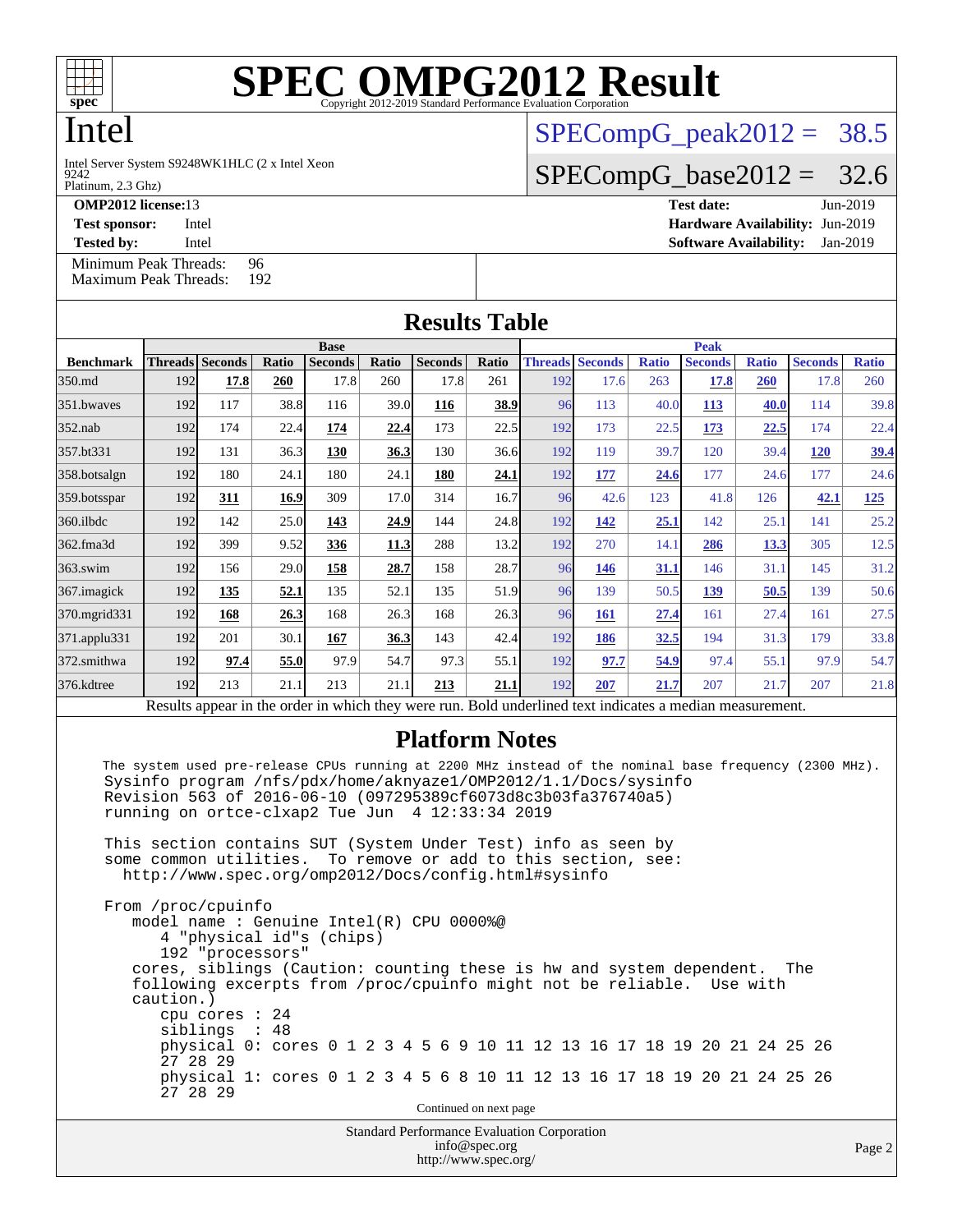

### Intel

Platinum, 2.3 Ghz) 9242 Intel Server System S9248WK1HLC (2 x Intel Xeon  $SPECompG_peak2012 = 38.5$  $SPECompG_peak2012 = 38.5$ 

 $SPECompG_base2012 = 32.6$  $SPECompG_base2012 = 32.6$ 

**[OMP2012 license:](http://www.spec.org/auto/omp2012/Docs/result-fields.html#OMP2012license)**13 **[Test date:](http://www.spec.org/auto/omp2012/Docs/result-fields.html#Testdate)** Jun-2019 **[Test sponsor:](http://www.spec.org/auto/omp2012/Docs/result-fields.html#Testsponsor)** Intel **[Hardware Availability:](http://www.spec.org/auto/omp2012/Docs/result-fields.html#HardwareAvailability)** Jun-2019 **[Tested by:](http://www.spec.org/auto/omp2012/Docs/result-fields.html#Testedby)** Intel **[Software Availability:](http://www.spec.org/auto/omp2012/Docs/result-fields.html#SoftwareAvailability)** Jan-2019

### **[Platform Notes \(Continued\)](http://www.spec.org/auto/omp2012/Docs/result-fields.html#PlatformNotes)**

Standard Performance Evaluation Corporation [info@spec.org](mailto:info@spec.org) physical 2: cores 0 1 2 3 4 5 6 9 10 11 12 13 16 17 18 19 20 21 24 25 26 27 28 29 physical 3: cores 0 1 2 3 4 5 6 8 9 10 11 12 13 16 17 18 19 20 21 25 26 27 28 29 cache size : 36608 KB From /proc/meminfo MemTotal: 394796308 kB HugePages\_Total: 0<br>Hugepagesize: 2048 kB Hugepagesize: From /etc/\*release\* /etc/\*version\* centos-release: CentOS Linux release 7.6.1810 (Core) centos-release-upstream: Derived from Red Hat Enterprise Linux 7.6 (Source) os-release: NAME="CentOS Linux" VERSION="7 (Core)" ID="centos" ID\_LIKE="rhel fedora" VERSION\_ID="7" PRETTY\_NAME="CentOS Linux 7 (Core)" ANSI\_COLOR="0;31" CPE\_NAME="cpe:/o:centos:centos:7" redhat-release: CentOS Linux release 7.6.1810 (Core) system-release: CentOS Linux release 7.6.1810 (Core) system-release-cpe: cpe:/o:centos:centos:7 uname -a: Linux ortce-clxap2 3.10.0-957.10.1.el7.x86\_64 #1 SMP Mon Mar 18 15:06:45 UTC 2019 x86\_64 x86\_64 x86\_64 GNU/Linux run-level 3 Jun 4 12:22 SPEC is set to: /nfs/pdx/home/aknyaze1/OMP2012/1.1 Type Size Used Avail Use% Mounted on cthor-fs1.jf.intel.com:/home/aknyaze1 nfs 29T 16T 13T 55% /nfs/pdx/home/aknyaze1 Additional information from dmidecode: Warning: Use caution when you interpret this section. The 'dmidecode' program reads system data which is "intended to allow hardware to be accurately determined", but the intent may not be met, as there are frequent changes to hardware, firmware, and the "DMTF SMBIOS" standard. (End of data from sysinfo program)

<http://www.spec.org/>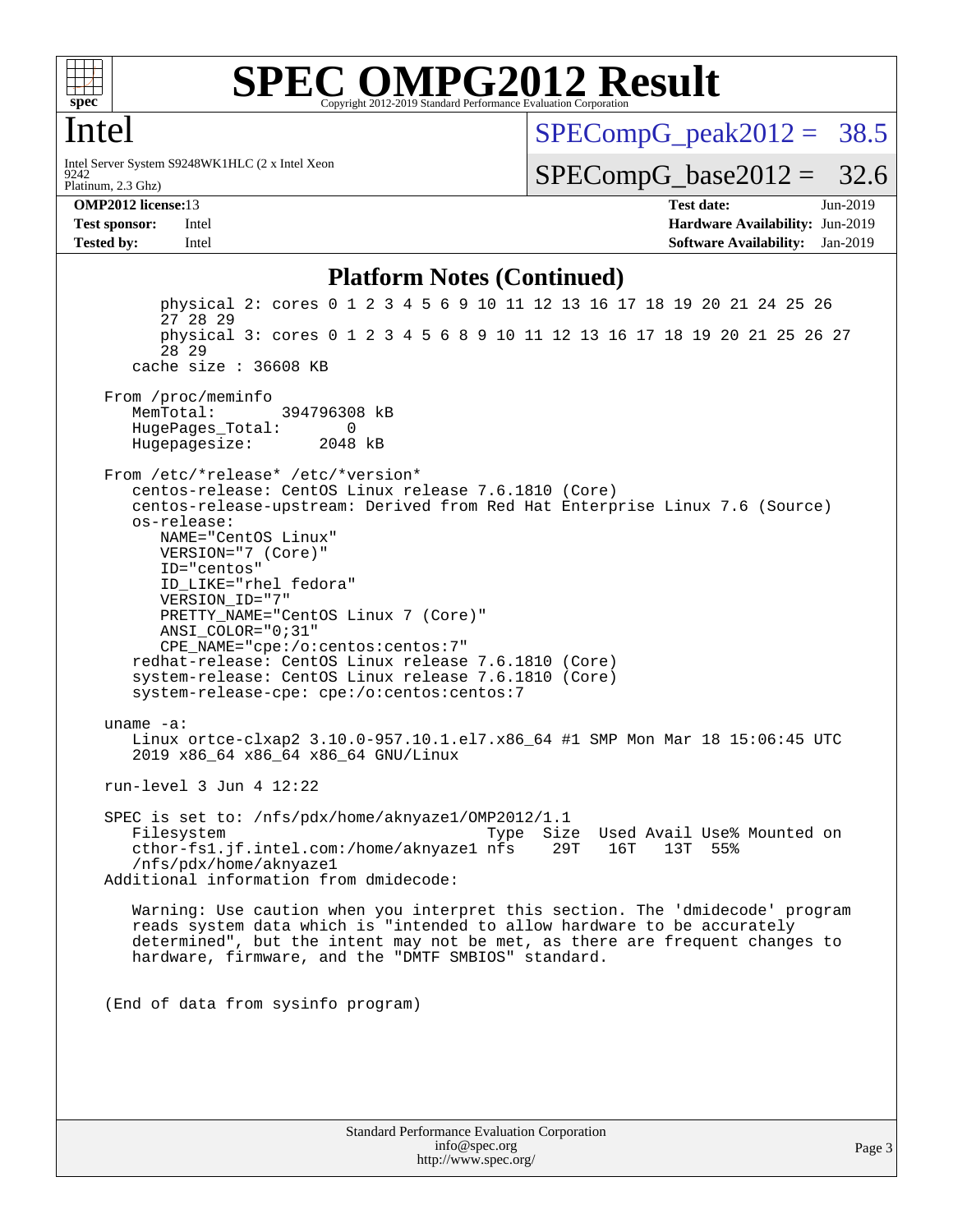

### Intel

9242 Intel Server System S9248WK1HLC (2 x Intel Xeon  $SPECompG_peak2012 = 38.5$  $SPECompG_peak2012 = 38.5$ 

 $SPECompG_base2012 = 32.6$  $SPECompG_base2012 = 32.6$ 

Platinum, 2.3 Ghz)

**[OMP2012 license:](http://www.spec.org/auto/omp2012/Docs/result-fields.html#OMP2012license)**13 **[Test date:](http://www.spec.org/auto/omp2012/Docs/result-fields.html#Testdate)** Jun-2019 **[Test sponsor:](http://www.spec.org/auto/omp2012/Docs/result-fields.html#Testsponsor)** Intel **[Hardware Availability:](http://www.spec.org/auto/omp2012/Docs/result-fields.html#HardwareAvailability)** Jun-2019 **[Tested by:](http://www.spec.org/auto/omp2012/Docs/result-fields.html#Testedby)** Intel **[Software Availability:](http://www.spec.org/auto/omp2012/Docs/result-fields.html#SoftwareAvailability)** Jan-2019

### **[General Notes](http://www.spec.org/auto/omp2012/Docs/result-fields.html#GeneralNotes)**

```
Standard Performance Evaluation Corporation
                                     info@spec.org
                                    http://www.spec.org/
                                                                                      Page 4
 ========================================================================
 General base OMP Library Settings
   ENV_KMP_AFFINITY=compact,0,granularity=fine,verbose
 ========================================================================
 General peak OMP Library Settings
   ENV_KMP_AFFINITY=compact,0,granularity=fine,verbose
 ========================================================================
 Per benchmark peak OMP Library Settings
 ========================================================================
 System settings notes:
   Intel Turbo Boost Technology (Turbo) : Disabled
 ========================================================================
 General OMP Library Settings
   KMP_LIBRARY=turnaround
   KMP_STACKSIZE=292M
   KMP_BLOCKTIME=infinite
   OMP_DYNAMIC=FALSE
   OMP_NESTED=FALSE
   OMP_SCHEDULE=static
 Spectre and Meltdown
 Yes: The test sponsor attests, as of date of publication, that CVE-2017-5754 (Meltdown)
 is mitigated in the system as tested and documented.
 Yes: The test sponsor attests, as of date of publication, that CVE-2017-5753 (Spectre variant 1)
 is mitigated in the system as tested and documented.
 Yes: The test sponsor attests, as of date of publication, that CVE-2017-5715 (Spectre variant 2)
 is mitigated in the system as tested and documented.
 ========================================================================
 351.bwaves:peak:
   ENV_KMP_AFFINITY=compact,1,granularity=fine,verbose
 ========================================================================
 359.botsspar:peak:
   ENV_KMP_AFFINITY=compact,1,granularity=fine,verbose
 ========================================================================
 363.swim:peak:
   ENV_KMP_AFFINITY=compact,1,granularity=fine,verbose
 ========================================================================
 367.imagick:peak:
   ENV_KMP_AFFINITY=compact,1,granularity=fine,verbose
 ========================================================================
 370.mgrid331:peak:
   ENV_KMP_AFFINITY=compact,1,granularity=fine,verbose
 ========================================================================
                                    Continued on next page
```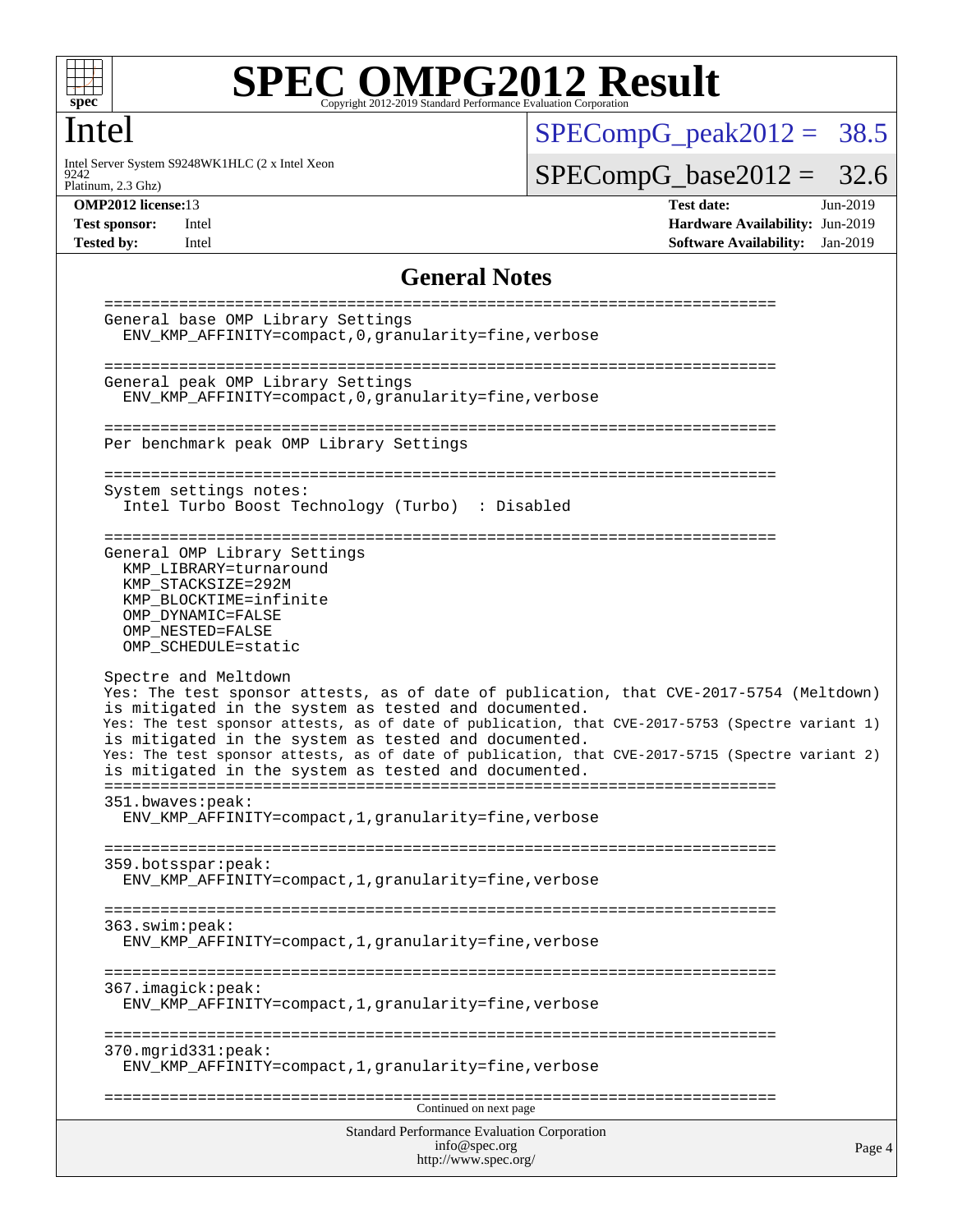

### Intel

9242 Intel Server System S9248WK1HLC (2 x Intel Xeon  $SPECompG_peak2012 = 38.5$  $SPECompG_peak2012 = 38.5$ 

 $SPECompG_base2012 = 32.6$  $SPECompG_base2012 = 32.6$ 

Platinum, 2.3 Ghz)

**[OMP2012 license:](http://www.spec.org/auto/omp2012/Docs/result-fields.html#OMP2012license)**13 **[Test date:](http://www.spec.org/auto/omp2012/Docs/result-fields.html#Testdate)** Jun-2019 **[Test sponsor:](http://www.spec.org/auto/omp2012/Docs/result-fields.html#Testsponsor)** Intel **[Hardware Availability:](http://www.spec.org/auto/omp2012/Docs/result-fields.html#HardwareAvailability)** Jun-2019 **[Tested by:](http://www.spec.org/auto/omp2012/Docs/result-fields.html#Testedby)** Intel **[Software Availability:](http://www.spec.org/auto/omp2012/Docs/result-fields.html#SoftwareAvailability)** Jan-2019

### **[General Notes \(Continued\)](http://www.spec.org/auto/omp2012/Docs/result-fields.html#GeneralNotes)**

Compiler: Fortran: Version 19.0.3.199 of Intel Composer XE for Linux

# **[Base Compiler Invocation](http://www.spec.org/auto/omp2012/Docs/result-fields.html#BaseCompilerInvocation)**

[C benchmarks](http://www.spec.org/auto/omp2012/Docs/result-fields.html#Cbenchmarks): [icc](http://www.spec.org/omp2012/results/res2019q3/omp2012-20190604-00180.flags.html#user_CCbase_intel_icc_a87c68a857bc5ec5362391a49d3a37a6)

[C++ benchmarks:](http://www.spec.org/auto/omp2012/Docs/result-fields.html#CXXbenchmarks) [icpc](http://www.spec.org/omp2012/results/res2019q3/omp2012-20190604-00180.flags.html#user_CXXbase_intel_icpc_2d899f8d163502b12eb4a60069f80c1c)

[Fortran benchmarks](http://www.spec.org/auto/omp2012/Docs/result-fields.html#Fortranbenchmarks): [ifort](http://www.spec.org/omp2012/results/res2019q3/omp2012-20190604-00180.flags.html#user_FCbase_intel_ifort_8a5e5e06b19a251bdeaf8fdab5d62f20)

# **[Base Portability Flags](http://www.spec.org/auto/omp2012/Docs/result-fields.html#BasePortabilityFlags)**

```
 350.md: -FR
  357.bt331: -mcmodel=medium
   363.swim: -mcmodel=medium
 367.imagick: -std=c99
```
# **[Base Optimization Flags](http://www.spec.org/auto/omp2012/Docs/result-fields.html#BaseOptimizationFlags)**

[C benchmarks](http://www.spec.org/auto/omp2012/Docs/result-fields.html#Cbenchmarks):

[-O3](http://www.spec.org/omp2012/results/res2019q3/omp2012-20190604-00180.flags.html#user_CCbase_f-O3) [-qopenmp](http://www.spec.org/omp2012/results/res2019q3/omp2012-20190604-00180.flags.html#user_CCbase_f-qopenmp) [-xCORE-AVX512](http://www.spec.org/omp2012/results/res2019q3/omp2012-20190604-00180.flags.html#user_CCbase_f-xCORE-AVX512) [-qopt-zmm-usage=high](http://www.spec.org/omp2012/results/res2019q3/omp2012-20190604-00180.flags.html#user_CCbase_f-qopt-zmm-usage_213d857421e75f2db2f896f7900465fb) [-fp-model fast=2](http://www.spec.org/omp2012/results/res2019q3/omp2012-20190604-00180.flags.html#user_CCbase_f-fp-model_a7fb8ccb7275e23f0079632c153cfcab) [-ansi-alias](http://www.spec.org/omp2012/results/res2019q3/omp2012-20190604-00180.flags.html#user_CCbase_f-ansi-alias) [-no-prec-div](http://www.spec.org/omp2012/results/res2019q3/omp2012-20190604-00180.flags.html#user_CCbase_f-no-prec-div) [-no-prec-sqrt](http://www.spec.org/omp2012/results/res2019q3/omp2012-20190604-00180.flags.html#user_CCbase_f-no-prec-sqrt) [-ipo](http://www.spec.org/omp2012/results/res2019q3/omp2012-20190604-00180.flags.html#user_CCbase_f-ipo_84062ab53814f613187d02344b8f49a7) [-qopt-prefetch=0](http://www.spec.org/omp2012/results/res2019q3/omp2012-20190604-00180.flags.html#user_CCbase_f-qopt-prefetch_ce172c705aa924d14c76f32fff3f4886)

[C++ benchmarks:](http://www.spec.org/auto/omp2012/Docs/result-fields.html#CXXbenchmarks)

```
-O3 -qopenmp -xCORE-AVX512 -qopt-zmm-usage=high -fp-model fast=2
-ansi-alias -no-prec-div -no-prec-sqrt -ipo -qopt-prefetch=0
```
[Fortran benchmarks](http://www.spec.org/auto/omp2012/Docs/result-fields.html#Fortranbenchmarks):

```
-O3 -qopenmp -xCORE-AVX512 -qopt-zmm-usage=high -fp-model fast=2
-ansi-alias -no-prec-div -no-prec-sqrt -ipo -qopt-prefetch=0
-align all
```
# **[Peak Compiler Invocation](http://www.spec.org/auto/omp2012/Docs/result-fields.html#PeakCompilerInvocation)**

[C benchmarks](http://www.spec.org/auto/omp2012/Docs/result-fields.html#Cbenchmarks): [icc](http://www.spec.org/omp2012/results/res2019q3/omp2012-20190604-00180.flags.html#user_CCpeak_intel_icc_a87c68a857bc5ec5362391a49d3a37a6)

[C++ benchmarks:](http://www.spec.org/auto/omp2012/Docs/result-fields.html#CXXbenchmarks) [icpc](http://www.spec.org/omp2012/results/res2019q3/omp2012-20190604-00180.flags.html#user_CXXpeak_intel_icpc_2d899f8d163502b12eb4a60069f80c1c)

Continued on next page

Standard Performance Evaluation Corporation [info@spec.org](mailto:info@spec.org) <http://www.spec.org/>

Page 5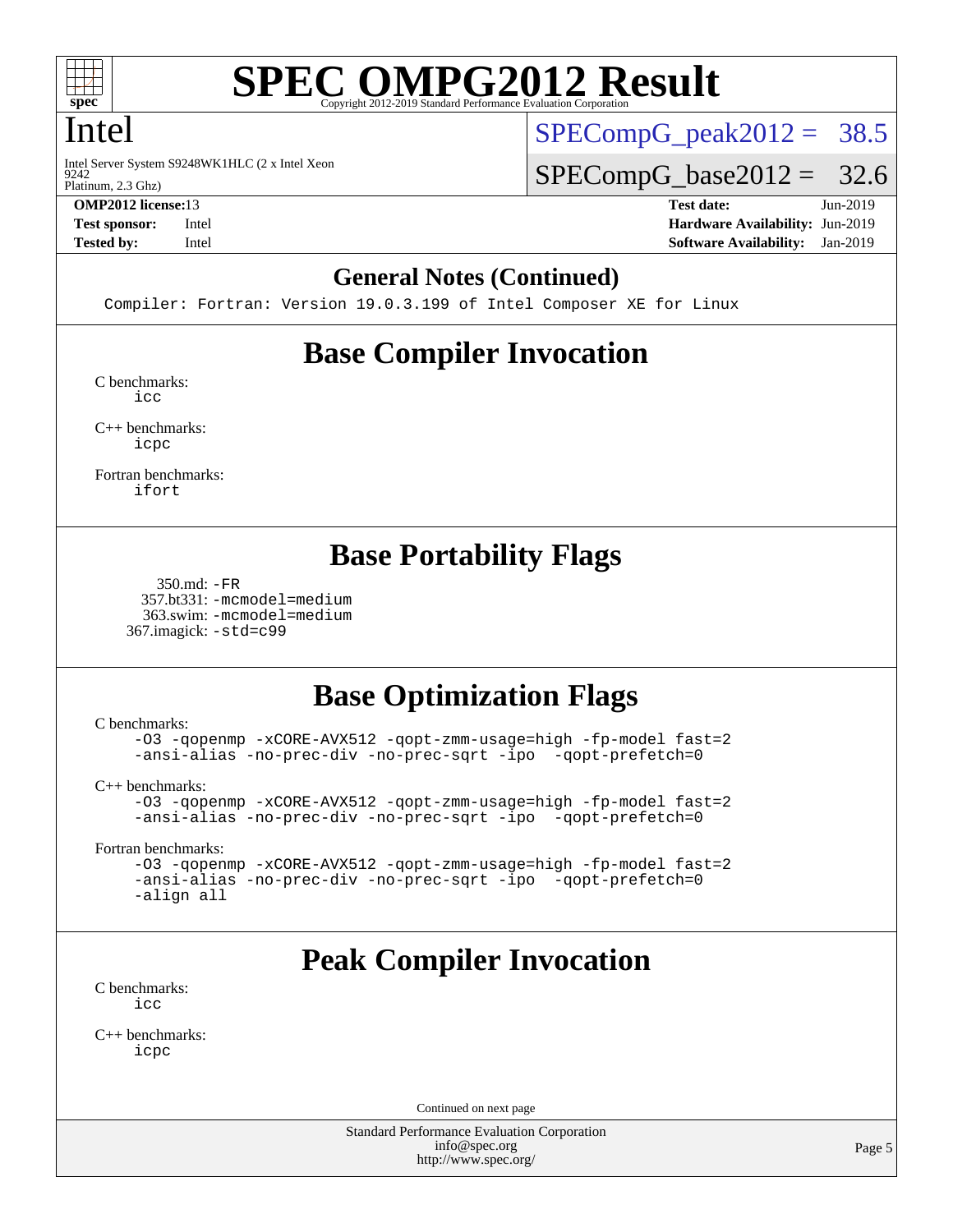

# Intel

9242 Intel Server System S9248WK1HLC (2 x Intel Xeon  $SPECompG_peak2012 = 38.5$  $SPECompG_peak2012 = 38.5$ 

 $SPECompG_base2012 = 32.6$  $SPECompG_base2012 = 32.6$ 

Platinum, 2.3 Ghz)

**[OMP2012 license:](http://www.spec.org/auto/omp2012/Docs/result-fields.html#OMP2012license)**13 **[Test date:](http://www.spec.org/auto/omp2012/Docs/result-fields.html#Testdate)** Jun-2019 **[Test sponsor:](http://www.spec.org/auto/omp2012/Docs/result-fields.html#Testsponsor)** Intel **[Hardware Availability:](http://www.spec.org/auto/omp2012/Docs/result-fields.html#HardwareAvailability)** Jun-2019 **[Tested by:](http://www.spec.org/auto/omp2012/Docs/result-fields.html#Testedby)** Intel **[Software Availability:](http://www.spec.org/auto/omp2012/Docs/result-fields.html#SoftwareAvailability)** Jan-2019

# **[Peak Compiler Invocation \(Continued\)](http://www.spec.org/auto/omp2012/Docs/result-fields.html#PeakCompilerInvocation)**

[Fortran benchmarks \(except as noted below\)](http://www.spec.org/auto/omp2012/Docs/result-fields.html#Fortranbenchmarksexceptasnotedbelow): [ifort](http://www.spec.org/omp2012/results/res2019q3/omp2012-20190604-00180.flags.html#user_FCpeak_intel_ifort_8a5e5e06b19a251bdeaf8fdab5d62f20)

371.applu331: [/opt/intel/compilers\\_and\\_libraries\\_2019.3.199/linux/bin/intel64/ifort](http://www.spec.org/omp2012/results/res2019q3/omp2012-20190604-00180.flags.html#user_peakFCLD371_applu331_intel_ifort_d0a20e4cb9a75ea9037e0d01ed7f0e6d)

# **[Peak Portability Flags](http://www.spec.org/auto/omp2012/Docs/result-fields.html#PeakPortabilityFlags)**

 350.md: [-FR](http://www.spec.org/omp2012/results/res2019q3/omp2012-20190604-00180.flags.html#user_peakFPORTABILITY350_md_f-FR) 357.bt331: [-mcmodel=medium](http://www.spec.org/omp2012/results/res2019q3/omp2012-20190604-00180.flags.html#user_peakPORTABILITY357_bt331_f-mcmodel_3a41622424bdd074c4f0f2d2f224c7e5) 363.swim: [-mcmodel=medium](http://www.spec.org/omp2012/results/res2019q3/omp2012-20190604-00180.flags.html#user_peakPORTABILITY363_swim_f-mcmodel_3a41622424bdd074c4f0f2d2f224c7e5) 367.imagick: [-std=c99](http://www.spec.org/omp2012/results/res2019q3/omp2012-20190604-00180.flags.html#user_peakCPORTABILITY367_imagick_f-std_2ec6533b6e06f1c4a6c9b78d9e9cde24)

# **[Peak Optimization Flags](http://www.spec.org/auto/omp2012/Docs/result-fields.html#PeakOptimizationFlags)**

[C benchmarks](http://www.spec.org/auto/omp2012/Docs/result-fields.html#Cbenchmarks):

Standard Performance Evaluation Corporation 352.nab: [-O3](http://www.spec.org/omp2012/results/res2019q3/omp2012-20190604-00180.flags.html#user_peakOPTIMIZE352_nab_f-O3) [-qopenmp](http://www.spec.org/omp2012/results/res2019q3/omp2012-20190604-00180.flags.html#user_peakOPTIMIZE352_nab_f-qopenmp) [-xCORE-AVX512](http://www.spec.org/omp2012/results/res2019q3/omp2012-20190604-00180.flags.html#user_peakOPTIMIZE352_nab_f-xCORE-AVX512) [-qopt-zmm-usage=high](http://www.spec.org/omp2012/results/res2019q3/omp2012-20190604-00180.flags.html#user_peakOPTIMIZE352_nab_f-qopt-zmm-usage_213d857421e75f2db2f896f7900465fb) [-fp-model fast=2](http://www.spec.org/omp2012/results/res2019q3/omp2012-20190604-00180.flags.html#user_peakOPTIMIZE352_nab_f-fp-model_a7fb8ccb7275e23f0079632c153cfcab) [-ansi-alias](http://www.spec.org/omp2012/results/res2019q3/omp2012-20190604-00180.flags.html#user_peakOPTIMIZE352_nab_f-ansi-alias) [-no-prec-div](http://www.spec.org/omp2012/results/res2019q3/omp2012-20190604-00180.flags.html#user_peakOPTIMIZE352_nab_f-no-prec-div) [-no-prec-sqrt](http://www.spec.org/omp2012/results/res2019q3/omp2012-20190604-00180.flags.html#user_peakOPTIMIZE352_nab_f-no-prec-sqrt) [-ipo](http://www.spec.org/omp2012/results/res2019q3/omp2012-20190604-00180.flags.html#user_peakOPTIMIZE352_nab_f-ipo_84062ab53814f613187d02344b8f49a7) [-qopt-prefetch=0](http://www.spec.org/omp2012/results/res2019q3/omp2012-20190604-00180.flags.html#user_peakOPTIMIZE352_nab_f-qopt-prefetch_ce172c705aa924d14c76f32fff3f4886) 358.botsalgn: [-O3](http://www.spec.org/omp2012/results/res2019q3/omp2012-20190604-00180.flags.html#user_peakOPTIMIZE358_botsalgn_f-O3) [-qopenmp](http://www.spec.org/omp2012/results/res2019q3/omp2012-20190604-00180.flags.html#user_peakOPTIMIZE358_botsalgn_f-qopenmp) [-xCORE-AVX512](http://www.spec.org/omp2012/results/res2019q3/omp2012-20190604-00180.flags.html#user_peakOPTIMIZE358_botsalgn_f-xCORE-AVX512) [-qopt-zmm-usage=high](http://www.spec.org/omp2012/results/res2019q3/omp2012-20190604-00180.flags.html#user_peakOPTIMIZE358_botsalgn_f-qopt-zmm-usage_213d857421e75f2db2f896f7900465fb) [-fp-model fast=2](http://www.spec.org/omp2012/results/res2019q3/omp2012-20190604-00180.flags.html#user_peakOPTIMIZE358_botsalgn_f-fp-model_a7fb8ccb7275e23f0079632c153cfcab) [-fno-alias](http://www.spec.org/omp2012/results/res2019q3/omp2012-20190604-00180.flags.html#user_peakOPTIMIZE358_botsalgn_f-no-alias_694e77f6c5a51e658e82ccff53a9e63a) [-no-prec-div](http://www.spec.org/omp2012/results/res2019q3/omp2012-20190604-00180.flags.html#user_peakOPTIMIZE358_botsalgn_f-no-prec-div) [-no-prec-sqrt](http://www.spec.org/omp2012/results/res2019q3/omp2012-20190604-00180.flags.html#user_peakOPTIMIZE358_botsalgn_f-no-prec-sqrt) 359.botsspar: Same as 358.botsalgn 367.imagick: [-O3](http://www.spec.org/omp2012/results/res2019q3/omp2012-20190604-00180.flags.html#user_peakOPTIMIZE367_imagick_f-O3) [-qopenmp](http://www.spec.org/omp2012/results/res2019q3/omp2012-20190604-00180.flags.html#user_peakOPTIMIZE367_imagick_f-qopenmp) [-xCORE-AVX512](http://www.spec.org/omp2012/results/res2019q3/omp2012-20190604-00180.flags.html#user_peakOPTIMIZE367_imagick_f-xCORE-AVX512) [-qopt-zmm-usage=high](http://www.spec.org/omp2012/results/res2019q3/omp2012-20190604-00180.flags.html#user_peakOPTIMIZE367_imagick_f-qopt-zmm-usage_213d857421e75f2db2f896f7900465fb) [-fp-model fast=2](http://www.spec.org/omp2012/results/res2019q3/omp2012-20190604-00180.flags.html#user_peakOPTIMIZE367_imagick_f-fp-model_a7fb8ccb7275e23f0079632c153cfcab) [-fno-alias](http://www.spec.org/omp2012/results/res2019q3/omp2012-20190604-00180.flags.html#user_peakOPTIMIZE367_imagick_f-no-alias_694e77f6c5a51e658e82ccff53a9e63a) [-no-prec-div](http://www.spec.org/omp2012/results/res2019q3/omp2012-20190604-00180.flags.html#user_peakOPTIMIZE367_imagick_f-no-prec-div) [-no-prec-sqrt](http://www.spec.org/omp2012/results/res2019q3/omp2012-20190604-00180.flags.html#user_peakOPTIMIZE367_imagick_f-no-prec-sqrt) [-ipo](http://www.spec.org/omp2012/results/res2019q3/omp2012-20190604-00180.flags.html#user_peakOPTIMIZE367_imagick_f-ipo) 372.smithwa: Same as 352.nab [C++ benchmarks:](http://www.spec.org/auto/omp2012/Docs/result-fields.html#CXXbenchmarks) [-O3](http://www.spec.org/omp2012/results/res2019q3/omp2012-20190604-00180.flags.html#user_CXXpeak_f-O3) [-qopenmp](http://www.spec.org/omp2012/results/res2019q3/omp2012-20190604-00180.flags.html#user_CXXpeak_f-qopenmp) [-xCORE-AVX512](http://www.spec.org/omp2012/results/res2019q3/omp2012-20190604-00180.flags.html#user_CXXpeak_f-xCORE-AVX512) [-qopt-zmm-usage=high](http://www.spec.org/omp2012/results/res2019q3/omp2012-20190604-00180.flags.html#user_CXXpeak_f-qopt-zmm-usage_213d857421e75f2db2f896f7900465fb) [-fp-model fast=2](http://www.spec.org/omp2012/results/res2019q3/omp2012-20190604-00180.flags.html#user_CXXpeak_f-fp-model_a7fb8ccb7275e23f0079632c153cfcab) [-fno-alias](http://www.spec.org/omp2012/results/res2019q3/omp2012-20190604-00180.flags.html#user_CXXpeak_f-no-alias_694e77f6c5a51e658e82ccff53a9e63a) [-no-prec-div](http://www.spec.org/omp2012/results/res2019q3/omp2012-20190604-00180.flags.html#user_CXXpeak_f-no-prec-div) [-no-prec-sqrt](http://www.spec.org/omp2012/results/res2019q3/omp2012-20190604-00180.flags.html#user_CXXpeak_f-no-prec-sqrt) [-qopt-prefetch=1](http://www.spec.org/omp2012/results/res2019q3/omp2012-20190604-00180.flags.html#user_CXXpeak_f-qopt-prefetch_9097ad9b78e4401c727c33237ff25d7e) [Fortran benchmarks](http://www.spec.org/auto/omp2012/Docs/result-fields.html#Fortranbenchmarks): 350.md: [-O3](http://www.spec.org/omp2012/results/res2019q3/omp2012-20190604-00180.flags.html#user_peakOPTIMIZE350_md_f-O3) [-qopenmp](http://www.spec.org/omp2012/results/res2019q3/omp2012-20190604-00180.flags.html#user_peakOPTIMIZE350_md_f-qopenmp) [-xCORE-AVX512](http://www.spec.org/omp2012/results/res2019q3/omp2012-20190604-00180.flags.html#user_peakOPTIMIZE350_md_f-xCORE-AVX512) [-qopt-zmm-usage=high](http://www.spec.org/omp2012/results/res2019q3/omp2012-20190604-00180.flags.html#user_peakOPTIMIZE350_md_f-qopt-zmm-usage_213d857421e75f2db2f896f7900465fb) [-fp-model fast=2](http://www.spec.org/omp2012/results/res2019q3/omp2012-20190604-00180.flags.html#user_peakOPTIMIZE350_md_f-fp-model_a7fb8ccb7275e23f0079632c153cfcab) [-ansi-alias](http://www.spec.org/omp2012/results/res2019q3/omp2012-20190604-00180.flags.html#user_peakOPTIMIZE350_md_f-ansi-alias) [-no-prec-div](http://www.spec.org/omp2012/results/res2019q3/omp2012-20190604-00180.flags.html#user_peakOPTIMIZE350_md_f-no-prec-div) [-no-prec-sqrt](http://www.spec.org/omp2012/results/res2019q3/omp2012-20190604-00180.flags.html#user_peakOPTIMIZE350_md_f-no-prec-sqrt) [-ipo](http://www.spec.org/omp2012/results/res2019q3/omp2012-20190604-00180.flags.html#user_peakOPTIMIZE350_md_f-ipo_84062ab53814f613187d02344b8f49a7) [-qopt-prefetch=0](http://www.spec.org/omp2012/results/res2019q3/omp2012-20190604-00180.flags.html#user_peakOPTIMIZE350_md_f-qopt-prefetch_ce172c705aa924d14c76f32fff3f4886) [-align all](http://www.spec.org/omp2012/results/res2019q3/omp2012-20190604-00180.flags.html#user_peakFOPTIMIZE350_md_f-align_1ebfa66158b49aff21b037afc4046011) 351.bwaves: [-O3](http://www.spec.org/omp2012/results/res2019q3/omp2012-20190604-00180.flags.html#user_peakOPTIMIZE351_bwaves_f-O3) [-qopenmp](http://www.spec.org/omp2012/results/res2019q3/omp2012-20190604-00180.flags.html#user_peakOPTIMIZE351_bwaves_f-qopenmp) [-xCORE-AVX512](http://www.spec.org/omp2012/results/res2019q3/omp2012-20190604-00180.flags.html#user_peakOPTIMIZE351_bwaves_f-xCORE-AVX512) [-qopt-zmm-usage=high](http://www.spec.org/omp2012/results/res2019q3/omp2012-20190604-00180.flags.html#user_peakOPTIMIZE351_bwaves_f-qopt-zmm-usage_213d857421e75f2db2f896f7900465fb) [-fp-model fast=2](http://www.spec.org/omp2012/results/res2019q3/omp2012-20190604-00180.flags.html#user_peakOPTIMIZE351_bwaves_f-fp-model_a7fb8ccb7275e23f0079632c153cfcab) [-fno-alias](http://www.spec.org/omp2012/results/res2019q3/omp2012-20190604-00180.flags.html#user_peakOPTIMIZE351_bwaves_f-no-alias_694e77f6c5a51e658e82ccff53a9e63a) [-no-prec-div](http://www.spec.org/omp2012/results/res2019q3/omp2012-20190604-00180.flags.html#user_peakOPTIMIZE351_bwaves_f-no-prec-div) [-no-prec-sqrt](http://www.spec.org/omp2012/results/res2019q3/omp2012-20190604-00180.flags.html#user_peakOPTIMIZE351_bwaves_f-no-prec-sqrt) [-ipo](http://www.spec.org/omp2012/results/res2019q3/omp2012-20190604-00180.flags.html#user_peakOPTIMIZE351_bwaves_f-ipo_84062ab53814f613187d02344b8f49a7) [-qopt-prefetch=2](http://www.spec.org/omp2012/results/res2019q3/omp2012-20190604-00180.flags.html#user_peakOPTIMIZE351_bwaves_f-qopt-prefetch_5dd8eff5680869f15030b88dfb173050) [-align all](http://www.spec.org/omp2012/results/res2019q3/omp2012-20190604-00180.flags.html#user_peakFOPTIMIZE351_bwaves_f-align_1ebfa66158b49aff21b037afc4046011) 357.bt331: [-O3](http://www.spec.org/omp2012/results/res2019q3/omp2012-20190604-00180.flags.html#user_peakOPTIMIZE357_bt331_f-O3) [-qopenmp](http://www.spec.org/omp2012/results/res2019q3/omp2012-20190604-00180.flags.html#user_peakOPTIMIZE357_bt331_f-qopenmp) [-xCORE-AVX512](http://www.spec.org/omp2012/results/res2019q3/omp2012-20190604-00180.flags.html#user_peakOPTIMIZE357_bt331_f-xCORE-AVX512) [-qopt-zmm-usage=high](http://www.spec.org/omp2012/results/res2019q3/omp2012-20190604-00180.flags.html#user_peakOPTIMIZE357_bt331_f-qopt-zmm-usage_213d857421e75f2db2f896f7900465fb) [-fp-model fast=2](http://www.spec.org/omp2012/results/res2019q3/omp2012-20190604-00180.flags.html#user_peakOPTIMIZE357_bt331_f-fp-model_a7fb8ccb7275e23f0079632c153cfcab) [-fno-alias](http://www.spec.org/omp2012/results/res2019q3/omp2012-20190604-00180.flags.html#user_peakOPTIMIZE357_bt331_f-no-alias_694e77f6c5a51e658e82ccff53a9e63a) [-no-prec-div](http://www.spec.org/omp2012/results/res2019q3/omp2012-20190604-00180.flags.html#user_peakOPTIMIZE357_bt331_f-no-prec-div) [-no-prec-sqrt](http://www.spec.org/omp2012/results/res2019q3/omp2012-20190604-00180.flags.html#user_peakOPTIMIZE357_bt331_f-no-prec-sqrt) [-ipo](http://www.spec.org/omp2012/results/res2019q3/omp2012-20190604-00180.flags.html#user_peakOPTIMIZE357_bt331_f-ipo_84062ab53814f613187d02344b8f49a7) [-qopt-prefetch=1](http://www.spec.org/omp2012/results/res2019q3/omp2012-20190604-00180.flags.html#user_peakOPTIMIZE357_bt331_f-qopt-prefetch_9097ad9b78e4401c727c33237ff25d7e) [-align all](http://www.spec.org/omp2012/results/res2019q3/omp2012-20190604-00180.flags.html#user_peakFOPTIMIZE357_bt331_f-align_1ebfa66158b49aff21b037afc4046011) Continued on next page

[info@spec.org](mailto:info@spec.org) <http://www.spec.org/>